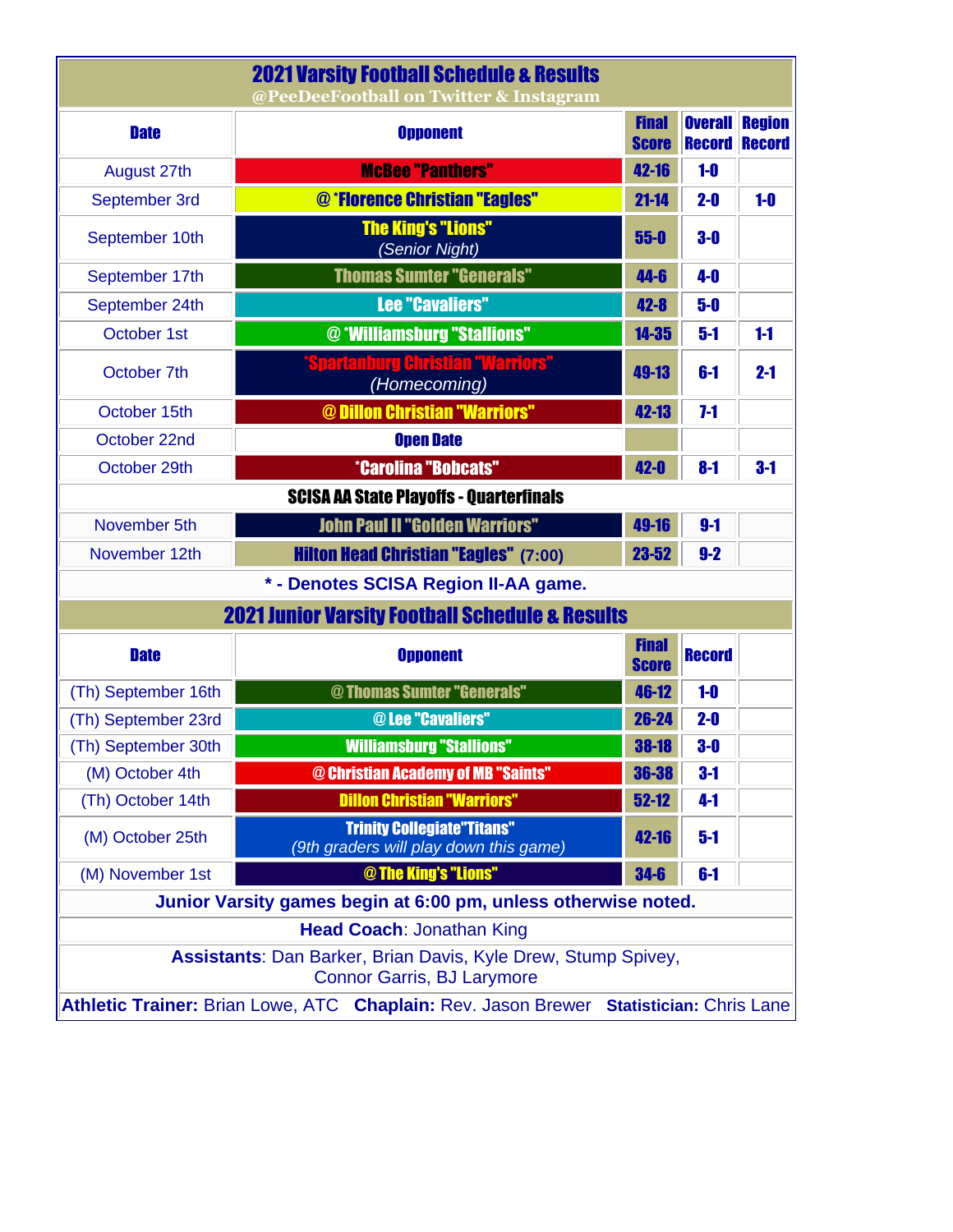## **Pee Dee Academy "Golden Eagles"<br>2021 Varsity Football Roster**

| #  | Name                    | <b>Class</b> | #  | Name                    | Class     |
|----|-------------------------|--------------|----|-------------------------|-----------|
| 1  | <b>Gavin Oakley</b>     | JR           | 27 | <b>Dylan Carter</b>     | <b>SR</b> |
| 2  | <b>Luke Carter</b>      | <b>SR</b>    | 32 | <b>Reyn Watson</b>      | <b>SR</b> |
| 3  | <b>Reed Trussell</b>    | <b>SR</b>    | 33 | <b>Lincoln Quick</b>    | FR        |
| 4  | <b>Tripp Turner</b>     | <b>SO</b>    | 43 | <b>Hayden Cooke</b>     | FR        |
| 5  | <b>Drew Singletary</b>  | <b>SR</b>    | 44 | <b>Colton Caulder</b>   | <b>SR</b> |
| 6  | London Johnson          | SO           | 50 | <b>Holden Calder</b>    | JR        |
| 7  | <b>Hughes Elvington</b> | <b>SO</b>    | 51 | Ryan Williamson         | JR        |
| 8  | <b>Lane Cardwell</b>    | <b>SR</b>    | 53 | <b>Justin Hayes</b>     | <b>JR</b> |
| 9  | <b>Hudson Spivey</b>    | JR           | 54 | <b>Darren Yang</b>      | <b>SO</b> |
| 10 | <b>Rivers Estes</b>     | JR           | 55 | <b>Tripp Spivey</b>     | JR        |
| 11 | Christopher Stepp       | <b>SR</b>    | 58 | <b>Jake Rogers</b>      | FR        |
| 12 | Landyn Tyler            | <b>JR</b>    | 60 | <b>Keeton Cribbs</b>    | FR        |
| 13 | <b>Miles Trussell</b>   | FR           | 62 | <b>Peyton Hardee</b>    | JR        |
| 14 | <b>Slate Lewis</b>      | <b>SO</b>    | 64 | Jack Hulon              | <b>SR</b> |
| 15 | <b>Jamison Rogers</b>   | <b>FR</b>    | 66 | Coleman Kimbrell        | SR        |
| 16 | <b>Cutter Miller</b>    | <b>SO</b>    | 68 | <b>Percy Thompson</b>   | SO        |
| 17 | Colby Richardson        | FR           | 70 | <b>Hayden Spivey</b>    | FR        |
| 18 | <b>Will Bass</b>        | SO           | 71 | <b>Bradley Tarte</b>    | JR        |
| 19 | <b>Bennett Causey</b>   | <b>FR</b>    | 72 | <b>Marshall Emerson</b> | SO        |
| 21 | Jacob Floyd             | <b>SO</b>    | 75 | <b>Zachary Martin</b>   | <b>SR</b> |
| 22 | <b>Coleby Sinclair</b>  | JR           | 76 | Jacob Rouse             | <b>JR</b> |
| 23 | Allen Moore             | SR           | 77 | <b>Storm Garris</b>     | FR        |
| 24 | <b>Landon Nobles</b>    | SO           | 80 | <b>Lucas Freeman</b>    | FR        |
| 25 | <b>Justin Rivers</b>    | JR           | 84 | <b>Noah Poston</b>      | FR        |
| 26 | Noah Cox                | SO           | 85 | <b>Richard Smith</b>    | JR        |
|    |                         |              |    |                         |           |